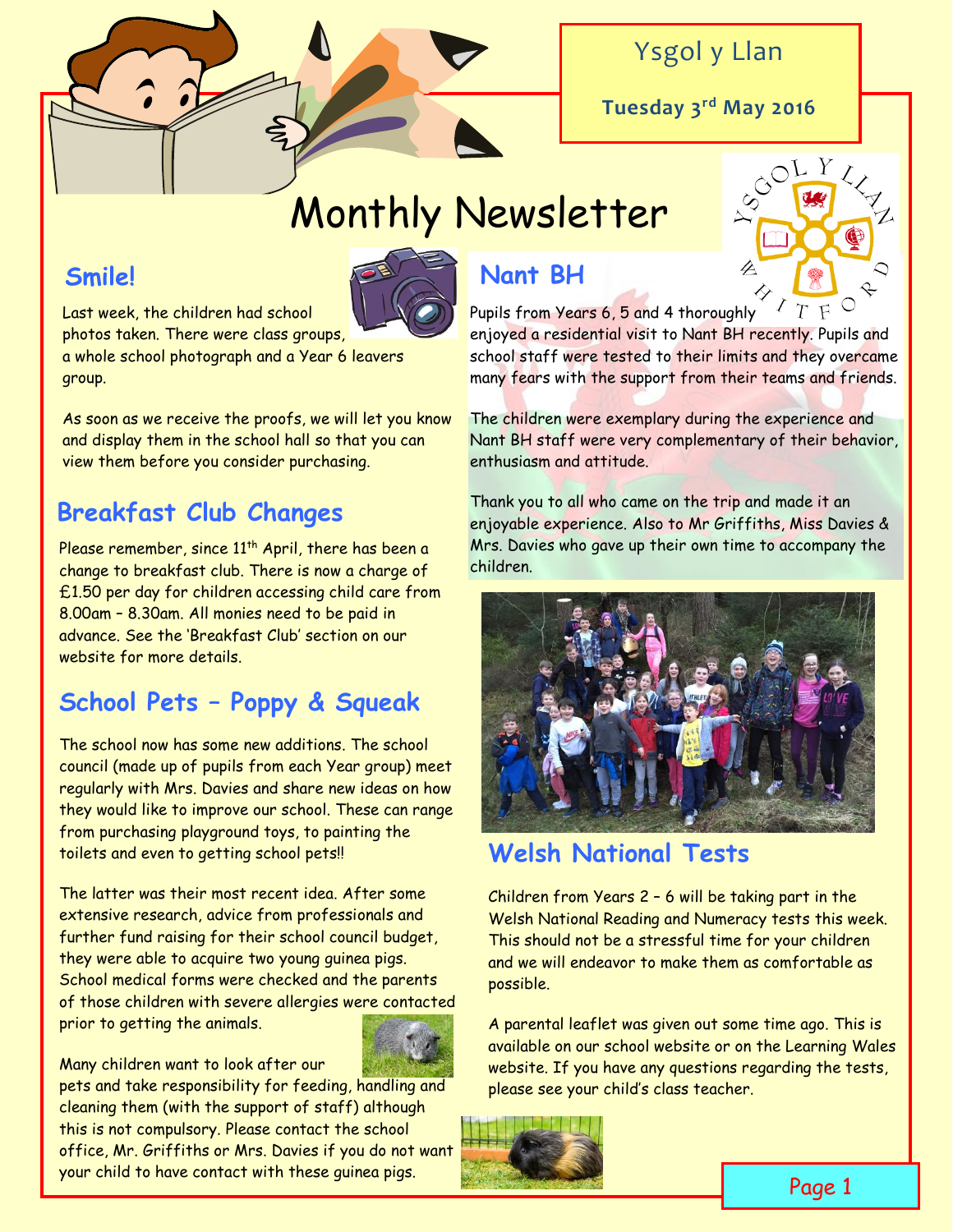### Ysgol y Llan Newsletter Page 2 Ysgol y Llan Newsletter Page 2

### **Church News & Christian Values Upcoming Events**

#### **St Mary's and St Bueno's Church**

∘ Family Service is at 9.30am, Sunday 5<sup>th</sup> June

#### **School**

◦ Our Christian Value this term is [SERVICE.](http://www.ysgolyllan.co.uk/uploads/6/0/9/8/60987703/service.pdf) Children will be exploring this value during collective worship and daily life.



### **REQUESTS & REMINDERS**

- Please ensure that all **MEDICAL** details and CONTACT numbers/emails are up to date with the school office.
- INDEPENDENCE we are always trying to promote independence in school. Please encourage your child to join staff on the playground in the morning between 8.45am and 8.55am. There is often a large congregation within the foyer that we wish to reduce. Please come to the foyer only if you are late and need to sign the late book.
- Parking please be vigilant when parking. CHILDREN are our priority.
- Payment please ensure all monies come in a sealed and labelled envelope. We are again looking into an online school dinner payment system.
- Free School Meals. Please contact the office if you think you may be eligible. For more information on Free School Meals, follow - [FSM & benefits link.](http://www.flintshire.gov.uk/en/Resident/Schools/Education-Benefits.aspx)

### **HALF MARATHON**

**Mr. Griffiths is still hoping to run, jog, walk, crawl in the Chester Half marathon! PLEASE sponsor him if you feel that you can help – all money raised will be split equally between Ysgol y Llan and Cancer Research.**

**The sponsorship page has now closed as it was a 30 day fund raising page. So far, you have raised £101 towards Cancer Research and Ysgol Y Llan. However, if you would still like to sponsor Mr Griffiths, you may come in to school to sign the sponsorship form or send in your donation in a clearly labelled envelope.**

### **Contact or Follow us!**

**Head.WhitfordCP@flinsthire.gov.uk Whitford.VA@flintshire.gov.uk 01745 560431 [http://www.ysgolyllan.co.uk](http://www.ysgolyllan.co.uk/) <https://twitter.com/YsgolyLlan>**

**NATIONAL TEST PERIOD (NO holidays)** 3<sup>rd</sup> May - 10<sup>th</sup> May **National Polling Station** Thursday 5<sup>th</sup> May **Friends of Ysgol y Llan (PTA) Meeting** Friday 13th May @ 2.30pm in the school hall **Mr. Griffiths running in the Chester Half** Sunday 15<sup>th</sup> May (split charity & school sponsorship) **Mr. Urdd Presentation – Urdd National Eisteddfod** Monday 16<sup>th</sup> May **Theatre Clwyd – New Dance Performance** Wednesday 18<sup>th</sup> May (Reception, 6pm) **Flintshire Festival of Youth Sport (Yrs 1-6)** Tuesday 24<sup>th</sup> May **Break up** Friday 27<sup>th</sup> May **URDD NATIONAL EISTEDDFOD** May  $30<sup>th</sup>$  – June  $4<sup>th</sup>$ **Ysgol y Llan competing in the Eisteddfod – Parti Unsain Bl6 ac iau (D)** Tuesday 31st May @ 1.15pm & possibly 4.15pm **Children back in school** Monday 6<sup>th</sup> June **Health Schools Week** Week beginning Monday 13<sup>th</sup> June **FULL Governors Meeting** Tuesday 14<sup>th</sup> June @ 6pm **Sports Day** Tuesday  $21<sup>st</sup>$  June  $1.15$ pm –  $3.15$ pm **Summer Fair** Tuesday 21<sup>st</sup> June @ 3.15pm onwards **European Union Referendum** Thursday 23rd June (School Hall) **INSET Day (Staff training – subject to change)** NO school on Friday 24<sup>th</sup> June **Induction Evening (Nursery & Reception** Monday 27<sup>th</sup> June @ 6pm (Nur) & 6.30pm (Rec) **Induction Day (new Nursery & Reception)** Tuesday 28<sup>th</sup> June **Global Citizenship Week** Week beginning Monday 4<sup>th</sup> July **School Trip (Year 1 to Year 6)** Llangollen Eisteddfod 6/7/16 (£11 per pupil) **Leavers' Concert** Tuesday 12<sup>th</sup> July @ 6pm **Leavers' Church Service** Wednesday 13<sup>th</sup> July @ 9.15am **BREAK up for Summer** Wednesday 20<sup>th</sup> July

*Thank you for your continued support! Mr. Griffiths*